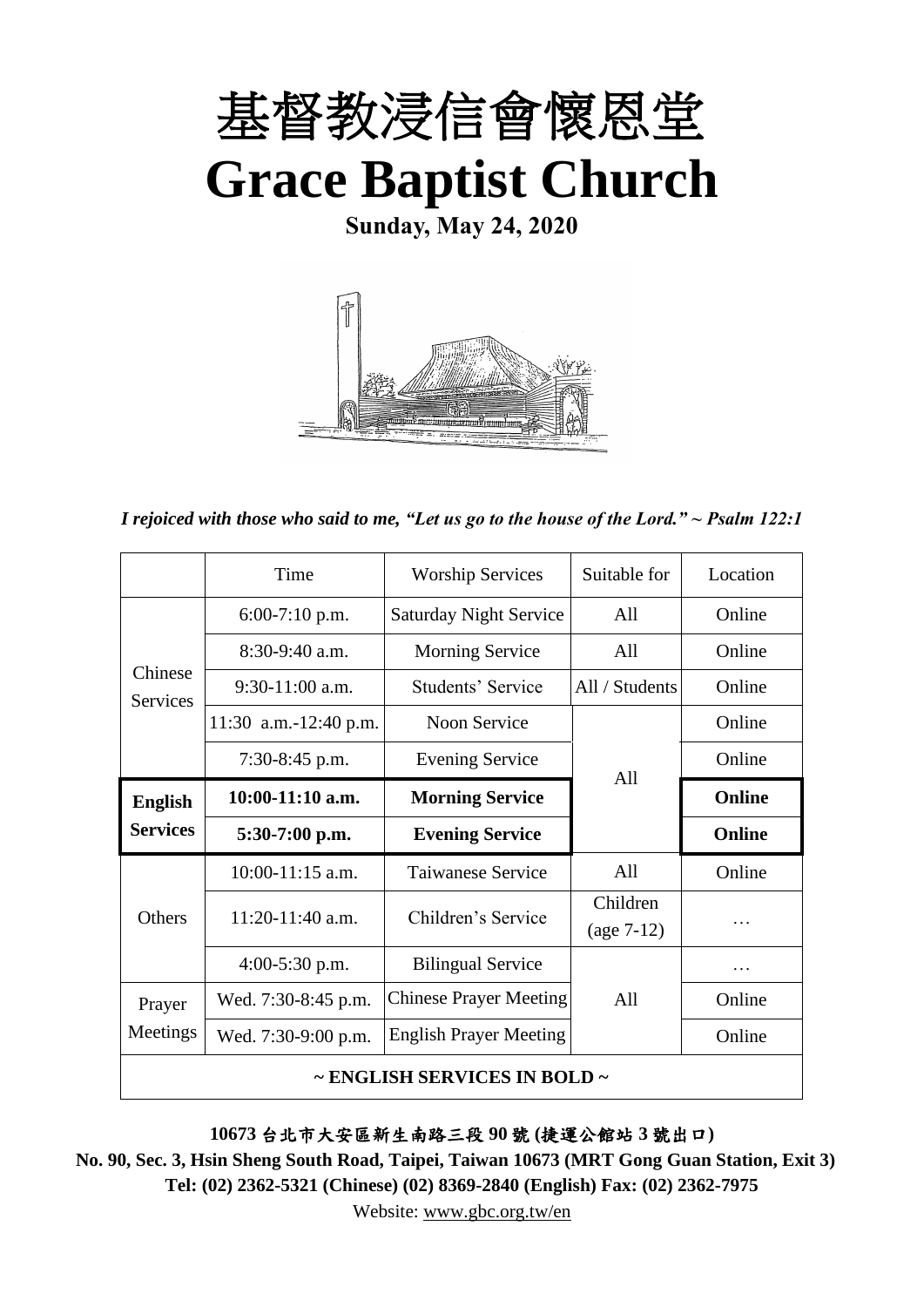| <b>Welcome to Grace Baptist Church English Congregation.</b><br>Thank you for choosing to worship with us and celebrate the glory of our Lord. |                                                                              |                             |  |  |  |  |
|------------------------------------------------------------------------------------------------------------------------------------------------|------------------------------------------------------------------------------|-----------------------------|--|--|--|--|
|                                                                                                                                                | Morning Worship Service – 10:00 a.m.<br><b>Sunday, May 24, 2020 (Online)</b> |                             |  |  |  |  |
| Prelude                                                                                                                                        |                                                                              | Monica Kong                 |  |  |  |  |
| Greeting/Prayer                                                                                                                                |                                                                              | <b>Armand Lim</b>           |  |  |  |  |
| Worship through Music                                                                                                                          | "All to Us"                                                                  |                             |  |  |  |  |
|                                                                                                                                                | "10,000 Reasons"                                                             |                             |  |  |  |  |
| <b>Pastoral Prayer</b>                                                                                                                         |                                                                              | <b>Pastor Nick Brideson</b> |  |  |  |  |
| Worship through Music                                                                                                                          | "Be unto Your Name"                                                          | <b>Armand Lim</b>           |  |  |  |  |
|                                                                                                                                                | "Yet Not I but through Christ in Me"                                         |                             |  |  |  |  |
| <b>Offertory Prayer</b>                                                                                                                        |                                                                              | <b>Pastor Nick Brideson</b> |  |  |  |  |
| Tithes and Offerings                                                                                                                           |                                                                              |                             |  |  |  |  |
| Doxology                                                                                                                                       |                                                                              |                             |  |  |  |  |
| Pray for Our Church                                                                                                                            |                                                                              | Paul Han                    |  |  |  |  |
| Missions Video                                                                                                                                 |                                                                              |                             |  |  |  |  |
| <b>Scripture Reading</b>                                                                                                                       | Philippians 2:1-5                                                            |                             |  |  |  |  |
| Message                                                                                                                                        | Yielding to One Another                                                      | Minister Kevin Wang         |  |  |  |  |
| <b>Response Song</b>                                                                                                                           | "Grace Alone"                                                                |                             |  |  |  |  |
| <b>Benediction</b>                                                                                                                             |                                                                              |                             |  |  |  |  |
| Welcome                                                                                                                                        |                                                                              | <b>Pastor Nick Brideson</b> |  |  |  |  |
| Closing Song                                                                                                                                   | "As the Lord Is with Us"                                                     | Armand Lim                  |  |  |  |  |
| Postlude                                                                                                                                       |                                                                              | Monica Kong                 |  |  |  |  |
|                                                                                                                                                | てへくつつ                                                                        |                             |  |  |  |  |

#### **Evening Worship Service – 5:30 p.m. Sunday, May 24, 2020**

**\*\*\*\*\*\*\***

In accordance to CECC's recommendations for preventing the spread of infectious disease, we will only live-stream the morning worship service. For those who regularly worship with us at 5:30 p.m., we invite you to use the recorded live-stream of the 10:00 a.m. service to worship with us online. For a link to the stream, please visit: https://www.gbc.org.tw/en/index.php/livestream/

## **Our Vision Is to Spread the Gospel**

To achieve this, we aim:

- ⚫ To become a house of prayer
- ⚫ Through prayer, to build the body of Christ
- ⚫ From the body, to do the work of mission in Taipei, Taiwan, and neighboring countries

"*but you will receive power when the Holy Spirit has come upon you; and you shall be My witnesses both in Jerusalem, and in all Judea and Samaria, and even to the remotest part of the earth*." - Acts 1:8 (NASB)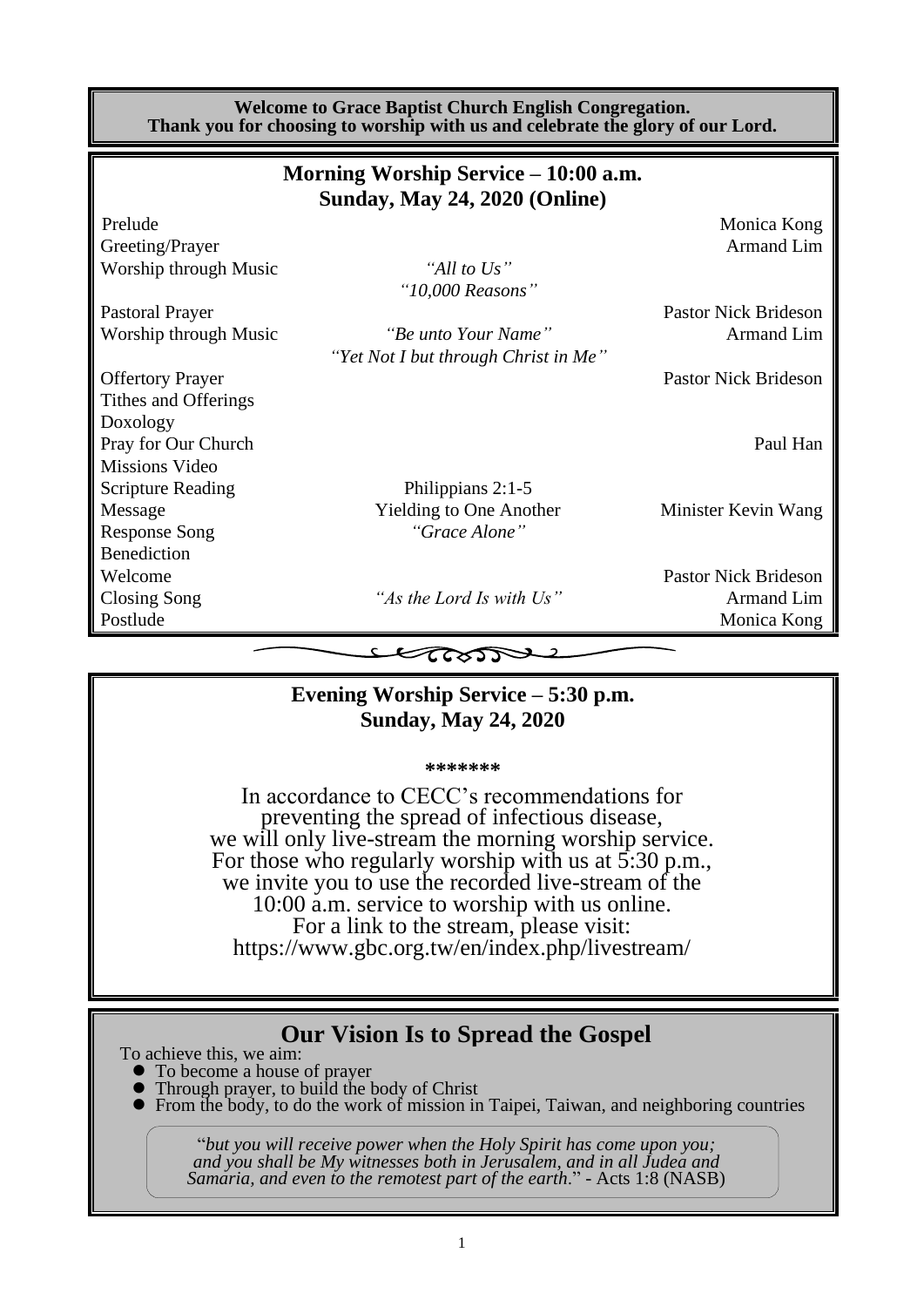### **Sermon Topic: Yielding to One Another Scripture: Philippians 2:1-5**

**Speaker: Minister Kevin Wang May 24, 2020** 

#### **Scripture: Philippians 2:1-5 (NASB)**

<sup>1</sup>Therefore if there is any encouragement in Christ, if there is any consolation of love, if there is any fellowship of the Spirit, if any affection and compassion, **<sup>2</sup>**make my joy complete by being of the same mind, maintaining the same love, united in spirit, intent on one purpose. **<sup>3</sup>**Do nothing from selfishness or empty conceit, but with humility of mind regard one another as more important than yourselves; **<sup>4</sup>** do not merely look out for your own personal interests, but also for the interests of others. **<sup>5</sup>**Have this attitude in yourselves which was also in Christ Jesus.

**Notes:**



 $\overline{\phantom{a}}$ 

## **Sermon Next Sunday,** *May 31***:**

| <b>Speaker</b>                                                                                                                           | <b>Topic</b>     | <b>Bible Text</b> |  |  |  |
|------------------------------------------------------------------------------------------------------------------------------------------|------------------|-------------------|--|--|--|
| Pastor Wayne Chen                                                                                                                        | Matthew 28:18-20 |                   |  |  |  |
| Study the Bible text ahead and you will get more from the sermon.<br>You are welcome to join one of the Sunday classes listed on page 5. |                  |                   |  |  |  |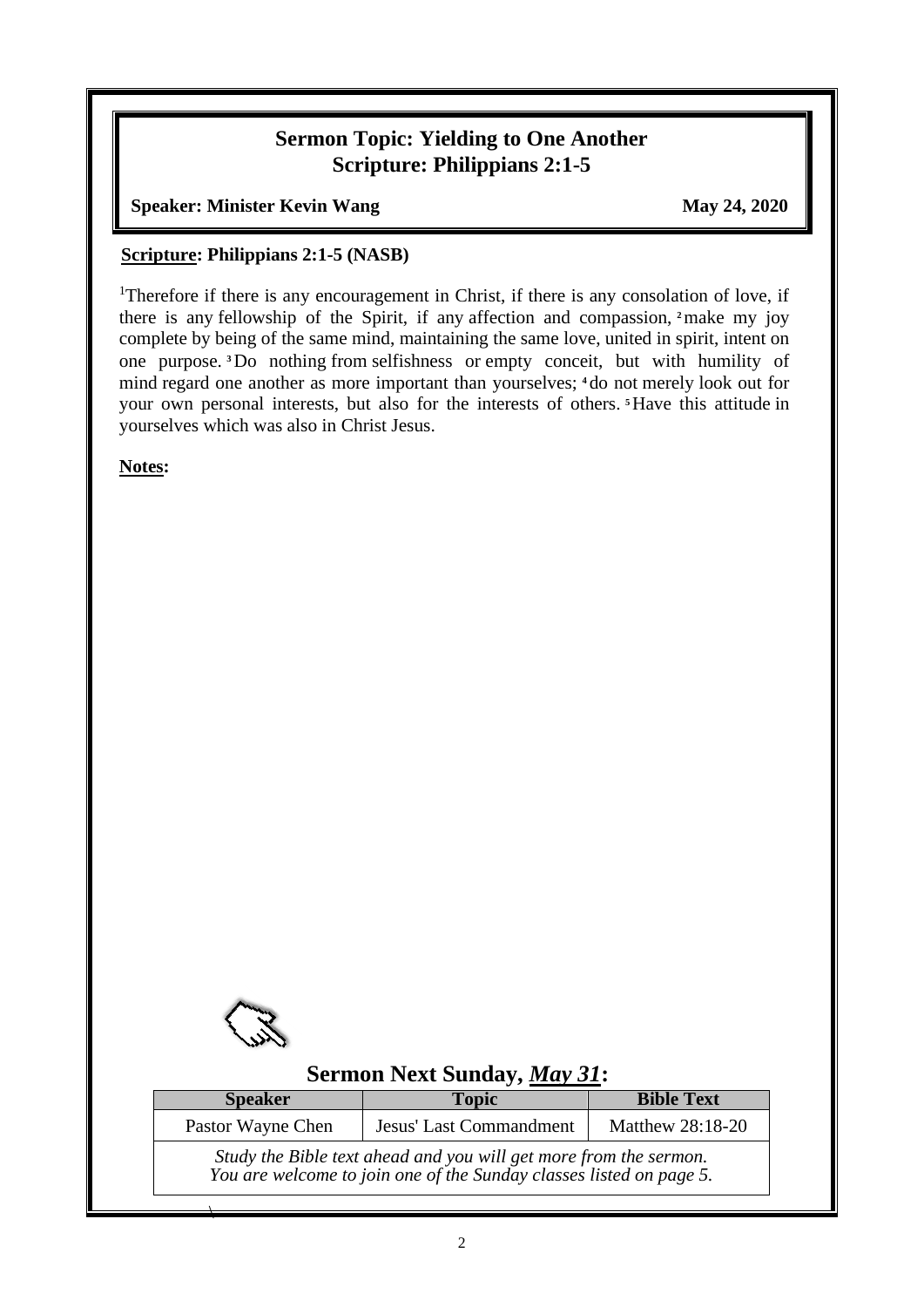2020/5/30-31 The 15<sup>th</sup> Annual GBC Missions Conference

> ı ī

 $\blacksquare$ 

# **Anchored in the City, \* Reaching the People**

## GBC will open it's doors for GBC members/regular attendees to join **the Missions Conference (May 30 & 31)!**

## **May 30 (Saturday) Chinese**

| <b>Time</b>                 | Event                                | <b>Topic</b>                                                                                                                                                        |                          | <b>Speaker</b> Location |            |
|-----------------------------|--------------------------------------|---------------------------------------------------------------------------------------------------------------------------------------------------------------------|--------------------------|-------------------------|------------|
| $09:00-$<br>$10:00$ a.m.    | Seminar I                            | From the Time When the Aboriginal People<br>Worship Spirits to the First Presbyterian<br>Church Being Built: the Necessity of<br>Discipleship in Universal Missions | Pastor<br>Wayne<br>Chen  | Sanctuary               |            |
| $10:30-$<br>$11:30$ a.m.    | Seminar II                           | As for Me and My House:<br>Raising a Family in Uncertain Times                                                                                                      | Minister<br>Gail<br>Chen | Sanctuary               |            |
| $2:00 - 3:30$<br>p.m.       | <b>Missions</b><br>Sunday<br>Service | People Never Known; Language Never<br>Heard; Place Never Visited                                                                                                    |                          | Pastor<br>Wayne<br>Chen | Sanctuary  |
| $6:00$ p.m.<br>Pre-recorded | Seminar III                          | Pastor James Shia<br>Anchored in the City,<br>夏忠堅牧師)<br>Reaching the People                                                                                         |                          |                         | gbc.org.tw |

## **May 31 (Sunday) English**

| $10:00-$<br>11:10a.m.                                                      | <b>English Missions</b><br><b>Sunday Service</b> | <b>Jesus' Last Commandment</b>                                             | Pastor<br>Wayne<br>Chen  | Sanctuary |
|----------------------------------------------------------------------------|--------------------------------------------------|----------------------------------------------------------------------------|--------------------------|-----------|
| AWANA Children's<br>$11:30$ a.m.-<br><b>Sunday Service</b><br>$12:10$ p.m. |                                                  | Good News for Fiona: Story of<br>How the Gospel Came<br>to the Biem People | Minister<br>Gail<br>Chen | Sanctuary |
| $2:00-3:00$<br>p.m.                                                        | <b>English Missions</b><br>Seminar I             | Tribal Church Planting in<br>Papua New Guinea                              | Pastor<br>Wayne<br>Chen  | Sanctuary |
| $3:30-4:30$<br>p.m.                                                        | <b>English Missions</b><br>Seminar II            | As for Me and My House:<br>Raising a Family<br>in Uncertain Times          | Minister<br>Gail<br>Chen | Sanctuary |

## **Introduction to Missions Conference Keynote Speakers**

Pastor Wayne Chen and his wife Minister Gail both graduated from Gordon-Conwell Theological Seminary in the United States. Upon graduation, Wayne pastored in Tri-Valley Chinese Bible Church in San Francisco.

In 2007, Wayne joined New Tribes Mission and, in 2009, he led the whole family (including daughters Abigail and Michaela) to the Biem ethnic group of Papua New Guinea in the South Pacific. They blended in to be as п

the local residents, learned the language, translated the Bible, and established a tribal church. п In 2012, the Biem tribe heard the gospel for the first time in history and the Biem Church was established. In 2016, with the first generation of Biem elders, the first step of the tribal

- church 's independence began.
- Currently, Pastor Chen is the Director for Radius Asia. (See gbc.org.tw/en for more info.)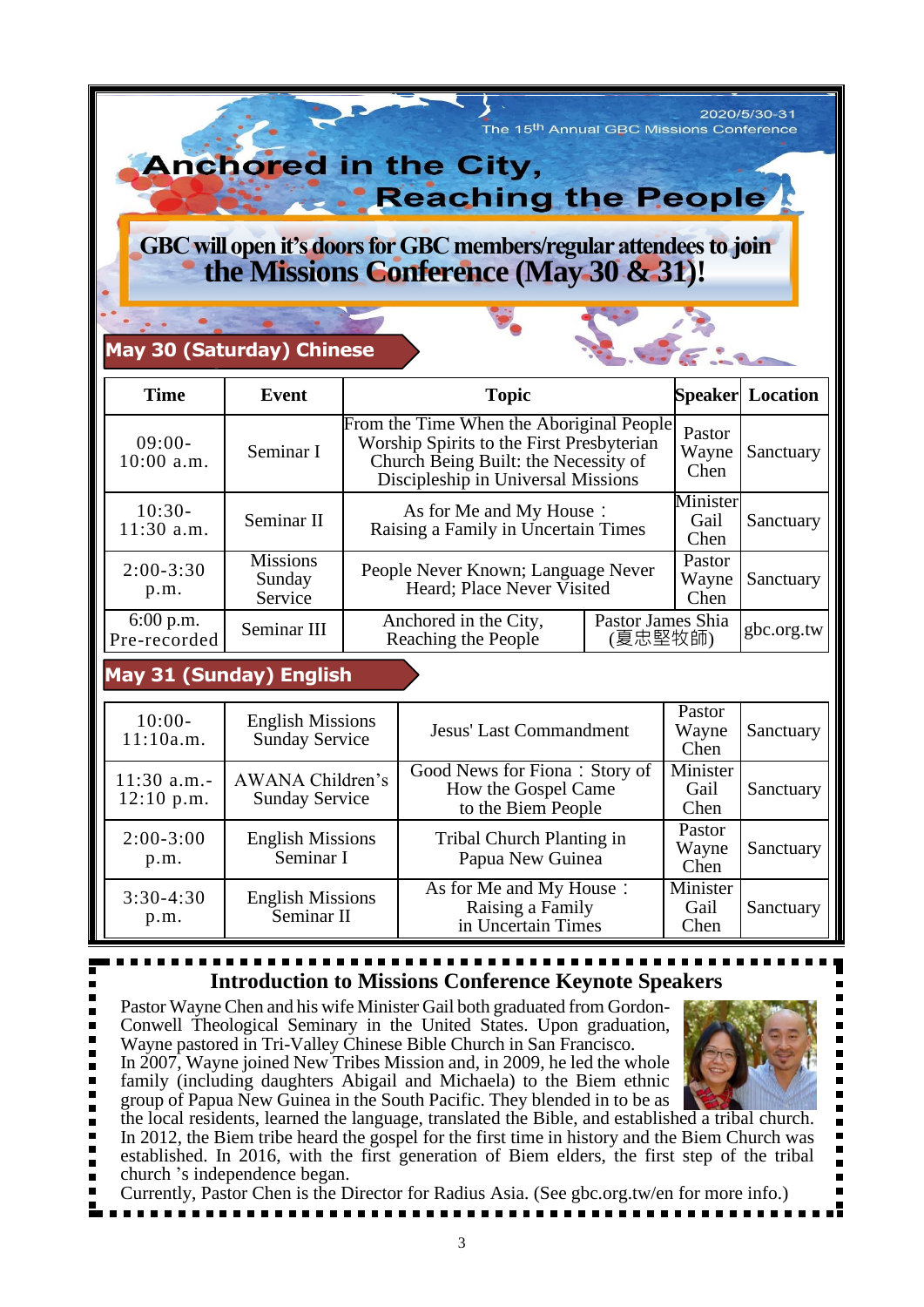## **Share Your Experience during COVID-19**

GBC wants to encourage GBC brothers and sisters to write down your experience on how God has been protecting and leading you through the COVID-19 pandemic. If you want to share, please go to the website (gbc.org.tw/en) or scan the QR code, fill out the form there and submit it before June 30.

Please keep your reflection to under 600 words, less than two pages (double spaced). Some ideas for the sharing include: your devotional life; attending online services/meetings; helpful Bible verses; how God has comforted you.



**CORONAVIRUS** 

If you have any question, feel free to contact us at 02-2362-5321 ext 136.

## **COVID-19 Updates**

#### **A. GBC Starting to Re-open Monday to Saturday for adults from May 11**

- No food in groups/meetings
- All people must wear masks
- Please ensure new members have not been out of Taiwan in the previous 2 weeks
- Temperatures will be taken for people entering GBC

**Note:** Children from AWANA and younger will meet later. Also room assignments will be different and are listed on page 5 of the bulletin.

#### **B. Online and/or Physical Meetings**

- ⚫ GBC meetings and activities **on Sunday in GBC** will be cancelled or held online until **May 31**. (except for Missions Sunday, May 31)
- ⚫ **Online Sunday worship service:** 10:00 a.m. Sundays Suggested steps:
	- 1. Prepare your heart to worship
	- 2. Download the bulletin. (Go to GBC website[, www.gbc.org.tw/en,](http://www.gbc.org.tw/en) and click "Today's Bulletin".) 3. Worship online (Click "Live Worship" on the GBC website.)
- **Online & Physical Prayer Meeting:** 7:30 p.m. in Coleman Hall (May only) Go directly to Coleman Hall to join the physical Prayer Meeting or email Minister Priscilla [\(priscilla@gbc.org.tw\)](mailto:priscilla@gbc.org.tw) for how to join the Zoom prayer meeting. Also email prayer requests to Minister Priscilla.
- ⚫ **Online AWANA & Preschool Classes:** 11:30 a. m. on Sundays AWANA & Preschool classes meet online using Zoom. For details, contact Ming Lai (minglai88@gmail.com) for AWANA, and Joanna Peng [\(joanna1285@hotmail.com\)](mailto:joanna1285@hotmail.com) for Preschool.
- ⚫ **Online Christianity 101 class:** 8:00 p.m. on Sundays The basics of Christianity in 10 classes – required for baptism. To join, contact the leader, Yuri Shih, at [yuchen\\_phone@hotmail.com](mailto:yuchen_phone@hotmail.com)
- ⚫ **Online Bible Studies for Life adult classes:** check page 5 of the bulletin.
- ⚫ **Online & Physical Small Groups:** check page 5 of the bulletin.
- **C. PRECAUTIONS:** The government asks ALL people to NOT travel overseas. ALL people who arrive in Taiwan from overseas MUST self-quarantine for 14 days. During your quarantine, GBC welcomes you to join our worship via the Internet.

## **2020 Graduation Worship Service (in Chinese)**

This year's Graduation Worship Service (in Chinese) will be held on Saturday June 13, 7:30 - 9:00 p.m. in Coleman Hall. It is to bless students who will be graduating this year from elementary/junior high/high school, college, and graduate school, and to make a special memory for them as enter the next stage of life. Registration at the front desk or through the Chinese bulletin by June 7 is necessary for gift-giving and other preparations.

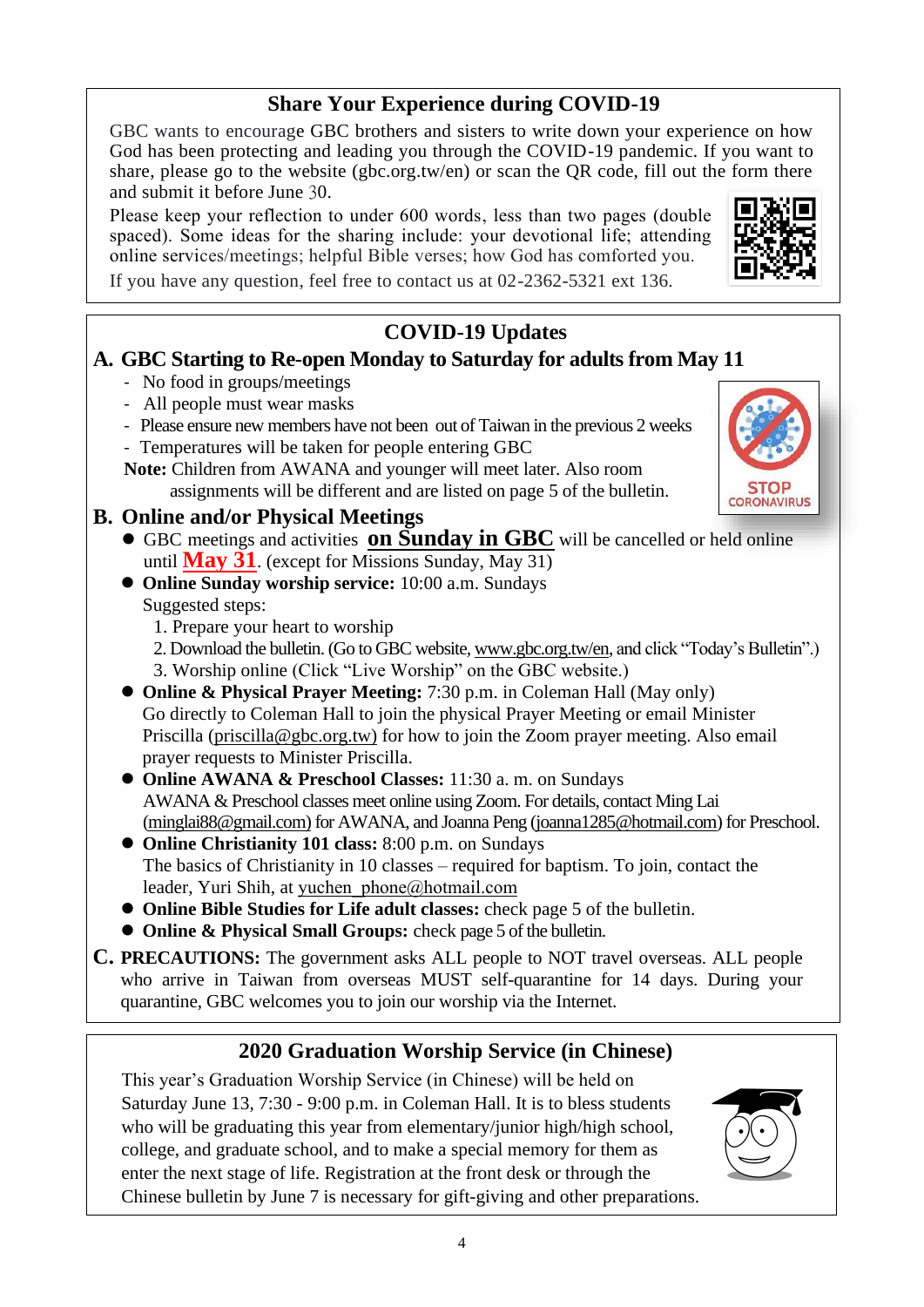

#### **Online Sunday classes are available. Contact the leader (list below) by email for online meeting details.**

| <b>Beginning Christian Life</b>                     |  |                                                                                                                                                                     |                                                            |  |  |  |  |
|-----------------------------------------------------|--|---------------------------------------------------------------------------------------------------------------------------------------------------------------------|------------------------------------------------------------|--|--|--|--|
| 11:45 a.m.                                          |  |                                                                                                                                                                     | Cancelled TODAY                                            |  |  |  |  |
|                                                     |  | Yuri Shih (yuchen phone@hotmail.com] Time change                                                                                                                    |                                                            |  |  |  |  |
| <b>Maturing Christians</b>                          |  |                                                                                                                                                                     |                                                            |  |  |  |  |
|                                                     |  | Chien Ferng (cferng@gmail.com)                                                                                                                                      |                                                            |  |  |  |  |
|                                                     |  | 4 classes:<br>-Chien Ferng (cferng@gmail.com)<br>-Kevin Hartman (ceciliankevin@gmail.com)<br>-Roy Treurnicht (roytreur@gmail.com)<br>-Ava Zamora (avazam@yahoo.com) |                                                            |  |  |  |  |
|                                                     |  | 2:00 p.m. Foua Xiong (foua $201$ @ gmail.com)                                                                                                                       |                                                            |  |  |  |  |
| $4:00$ p.m.                                         |  | Joel Morey (joel.morey@yahoo.com)                                                                                                                                   |                                                            |  |  |  |  |
|                                                     |  |                                                                                                                                                                     |                                                            |  |  |  |  |
|                                                     |  | Cancelled TODAY                                                                                                                                                     |                                                            |  |  |  |  |
| <b>Children:</b>                                    |  |                                                                                                                                                                     |                                                            |  |  |  |  |
| Nursery - Age 3 and under                           |  |                                                                                                                                                                     | Cancelled TODAY                                            |  |  |  |  |
|                                                     |  |                                                                                                                                                                     | joanna1285@hotmail.com                                     |  |  |  |  |
| AWANA - Kindergarten $(\pm \mathcal{H})$ to Grade 6 |  |                                                                                                                                                                     | minglai88@gmail.com                                        |  |  |  |  |
|                                                     |  | $8:00$ p.m.<br>$9:00$ a.m.<br>$11:30$ a.m.                                                                                                                          | $11:30$ a.m.<br>$11:20$ a.m.<br>$11:40$ a.m.<br>11:30 a.m. |  |  |  |  |

## **English Congregation Leaders**

| <b>English Pastor: Nick Brideson</b>                                                                                                                                                                                                                                                                                                                                                                                                                               |                                                                                                                                                                                                                                                                                                                                                                                                                                    |                                                                                                                                                                                                                                                                                                                                                                                                                                                                                                |                                                                                                                                                                                                                                                                                                                                                                                                     |                                                                                                                                                                                                                                                                      |  |  |  |
|--------------------------------------------------------------------------------------------------------------------------------------------------------------------------------------------------------------------------------------------------------------------------------------------------------------------------------------------------------------------------------------------------------------------------------------------------------------------|------------------------------------------------------------------------------------------------------------------------------------------------------------------------------------------------------------------------------------------------------------------------------------------------------------------------------------------------------------------------------------------------------------------------------------|------------------------------------------------------------------------------------------------------------------------------------------------------------------------------------------------------------------------------------------------------------------------------------------------------------------------------------------------------------------------------------------------------------------------------------------------------------------------------------------------|-----------------------------------------------------------------------------------------------------------------------------------------------------------------------------------------------------------------------------------------------------------------------------------------------------------------------------------------------------------------------------------------------------|----------------------------------------------------------------------------------------------------------------------------------------------------------------------------------------------------------------------------------------------------------------------|--|--|--|
| <b>Pastor Nick Brideson</b>                                                                                                                                                                                                                                                                                                                                                                                                                                        |                                                                                                                                                                                                                                                                                                                                                                                                                                    | Minister Priscilla Liao                                                                                                                                                                                                                                                                                                                                                                                                                                                                        | <b>Minister Kevin Wang</b>                                                                                                                                                                                                                                                                                                                                                                          |                                                                                                                                                                                                                                                                      |  |  |  |
| <b>Adult Education</b><br>/Mission                                                                                                                                                                                                                                                                                                                                                                                                                                 | AM Worship                                                                                                                                                                                                                                                                                                                                                                                                                         | Children's<br>Education/Caring                                                                                                                                                                                                                                                                                                                                                                                                                                                                 | PM Worship                                                                                                                                                                                                                                                                                                                                                                                          | Youth/Fellowship                                                                                                                                                                                                                                                     |  |  |  |
| <b>Adult Education</b><br><b>Nick Brideson</b><br>nick@gbc.org.tw<br><b>Foreign Mission:</b><br><b>Medical/Dental Team</b><br>Armand Lim<br>$r$ manlim@yahoo.com<br><b>VBS</b> Team<br>Priscilla Liao<br>priscilla@gbc.org.tw<br><b>Taiwan Mission:</b><br><b>TaiTung Team</b><br>Cherrie Gow Lim<br>cvgow@yahoo.com<br><b>Orphanage Ministry</b><br>Julie Chen<br>yuling0914@gmail.com<br><b>Evergreen Fellowship</b><br>Winnie Liang<br>wistlesliang@hotmail.com | <b>Morning Music</b><br>Cherrie Gow Lim<br>cvgow@yahoo.com<br><b>Morning Greeters</b><br>Chien Ferng<br>$cferng(a)$ gmail.com<br><b>Adult Choir</b><br><b>Hand Bell Choir</b><br>Juliet Jao<br>lenyinjao@gmail.com<br><b>Hallel Singers</b><br>Cherrie Gow Lim<br>cvgow@yahoo.com<br><b>Morning Fellowship Tea</b><br>Yuri Shih<br>yuchen phone@hotmail.com<br><b>Morning Multimedia</b><br>Vicky Lin<br>gbcmorningmedia@gmail.com | <b>Cryroom Children's</b><br><b>Care Ministry</b><br>Abby Tu<br>abbbytu@gmail.com<br>Preschool<br>Joanna Peng<br>Joanna1285@hotmail.com<br>AWANA Spark Group<br><b>Crystal Turner</b><br>elisayeh@yahoo.com<br><b>AWANA T&amp;T Group</b><br>Ming Lai<br>minglai88@gmail.com<br><b>Prayer Ministry</b><br>Priscilla Liao<br>priscilla@gbc.org.tw<br><b>Hospital Visitation</b><br>Amanda Lou<br>lou.amanda@gmail.com<br><b>Small Groups</b><br>-Women<br>-General<br>-Ministry<br>-Nationality | <b>Evening Music Team</b><br>Alex Chen /Renee Yang<br>gbceworshipteam@gmail.com<br><b>Evening Greeters</b><br>Vicky Kuo<br>asiaglobe999@gmail.com<br><b>Evening Multimedia</b><br><b>Jusak Tandean</b><br>jtandean@yahoo.com<br><b>Evening Tea / Baptism</b><br><b>Celebration Fellowship</b><br>Michelle Cheng<br>yealincheng@yahoo.com<br><b>Baptism Support</b><br>Aline Kao<br>aline@gbc.org.tw | <b>Trinity Youth</b><br>(Grade 7 and above)<br>Grant & Kirsten<br><b>Burgess</b><br>grantburgess@live.co.<br>za<br><b>Mabuhay</b><br>Fellowship<br>Ava Zamora<br>avazam@yahoo.com<br><b>Small Groups</b><br>-Youth<br>-Students<br>-Couples<br>-Parenting<br>-Family |  |  |  |
| <b>Secretarial staff:</b><br>SueJenny Hsu<br>suejenny@gbc.org.tw                                                                                                                                                                                                                                                                                                                                                                                                   | Stella Chen (part-time)<br>stella@gbc.org.tw                                                                                                                                                                                                                                                                                                                                                                                       | Deacon<br>Michael Huang<br>mhuang500@yahoo.com                                                                                                                                                                                                                                                                                                                                                                                                                                                 |                                                                                                                                                                                                                                                                                                                                                                                                     | <b>Alternate Deacon</b><br>Armand Lim<br>rmanlim@yahoo.com                                                                                                                                                                                                           |  |  |  |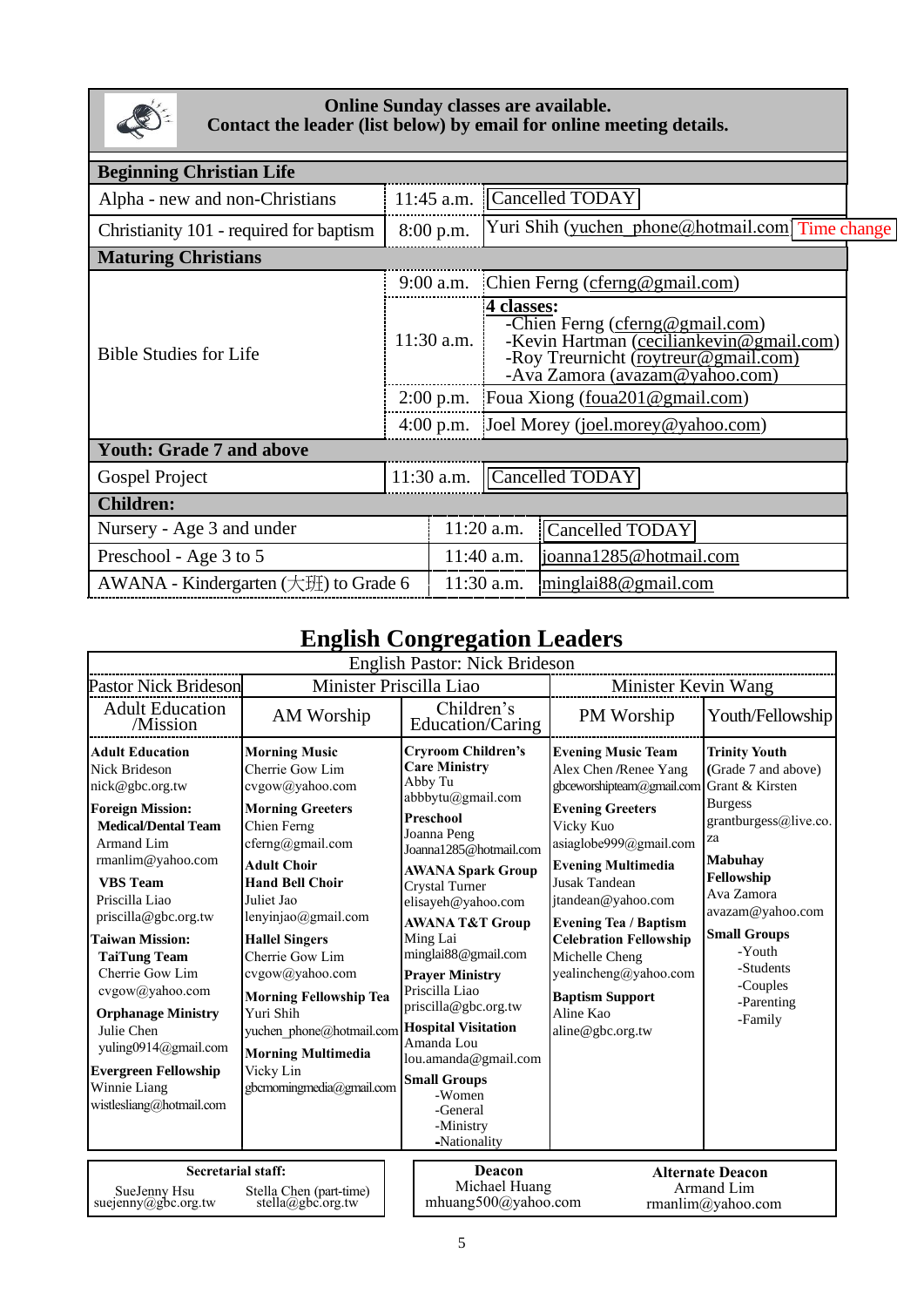Due to the COVID-19 situation, some of the small group meetings are held online, some can physically meet, and some are cancelled. Please contact the leaders by email if you are interested in joining.

| <b>Small Groups</b>                                                  |                                       |                                                                 |                                          |  |  |  |
|----------------------------------------------------------------------|---------------------------------------|-----------------------------------------------------------------|------------------------------------------|--|--|--|
| <b>Type of Group</b>                                                 | <b>Name</b>                           | Day/Time                                                        | <b>Contact Emails</b>                    |  |  |  |
| <b>Students</b>                                                      | <b>International Students Group</b>   |                                                                 | GBC Room B05<br>cesaledro57@gmail.com    |  |  |  |
| Couples/                                                             | Couples Group                         | Sunday<br>11:30 am $-$ 1:00 pm                                  | alan.triciac@gmail.com                   |  |  |  |
| <b>Parenting</b>                                                     | <b>Parenting Group</b>                | $2^{nd}$ & 4 <sup>th</sup> Sunday<br>$11:30$ am $- 12:30$ pm    | rod_syverson@hotmail.com                 |  |  |  |
| Women                                                                | Women's Breakfast Group               | $2^{\text{nd}}$ & $4^{\text{th}}$ Saturday<br>$8:30 - 10:30$ am | joeym.vanderwerf@gmail.com               |  |  |  |
| Language/<br><b>Indonesian Community Group</b><br><b>Nationality</b> |                                       | Sunday<br>11:30 am $- 12:45$ pm                                 | sagitamaria@gmail.com                    |  |  |  |
|                                                                      | Salt & Light                          | Sunday<br>$1:30 - 3:00$ pm                                      | paulhan2908@gmail.com                    |  |  |  |
|                                                                      | <b>Bilingual Interpretation Group</b> | Sunday<br>$2:00 - 4:00$ pm                                      | cfindler@yahoo.com                       |  |  |  |
|                                                                      | Crown of Beauty                       | Saturday<br>$2:00 - 4:00$ pm                                    | clemence4261@gmail.com                   |  |  |  |
| <b>General</b>                                                       | Thursday Night Bible<br>Study Group   | Thursday<br>$7:30 - 9:00$ pm                                    | GBC Room B03<br>rod_syverson@hotmail.com |  |  |  |
|                                                                      | NanGang Group                         | Friday<br>$7:00 - 9:30$ pm                                      | sagitamaria@gmail.com                    |  |  |  |
|                                                                      | YungHe Bible Study Group              | Friday<br>$7:00-8:30$ pm                                        | yedukondaluster@gmail.com                |  |  |  |
|                                                                      | HsinChu Bible Study Group             | Friday<br>$7:30-8:45$ pm                                        | $r$ manlim@yahoo.com                     |  |  |  |
| <b>Ministry</b>                                                      | <b>Hospital Visitation Group</b>      | Thursday<br>$1:30 - 2:30$ pm                                    | lou.amanda@gmail.com                     |  |  |  |

#### **YOU ARE ENCOURAGED TO JOIN A SMALL GROUP**

If you need more information about a small group, please send your questions directly to the email address provided above. If you are interested in starting a new group, please contact Minister Priscilla Liao at [priscilla@gbc.org.tw.](mailto:priscilla@gbc.org.tw)

#### **Evergreen Bilingual Fellowship**

This coming Saturday, May 30, Evergreen will have a break for GBC's Missions Conference. Please join the Conference, and we will look forward to seeing you next Saturday, June 6.

Evergreen is an international bilingual Christian fellowship of Grace Baptist Church. We meet every Saturday night, 6:00 to 8:00 p.m. in Room 401. We hope you'll invite your non-believing friends, get involved in deep relationships here, and join our Fellowship.